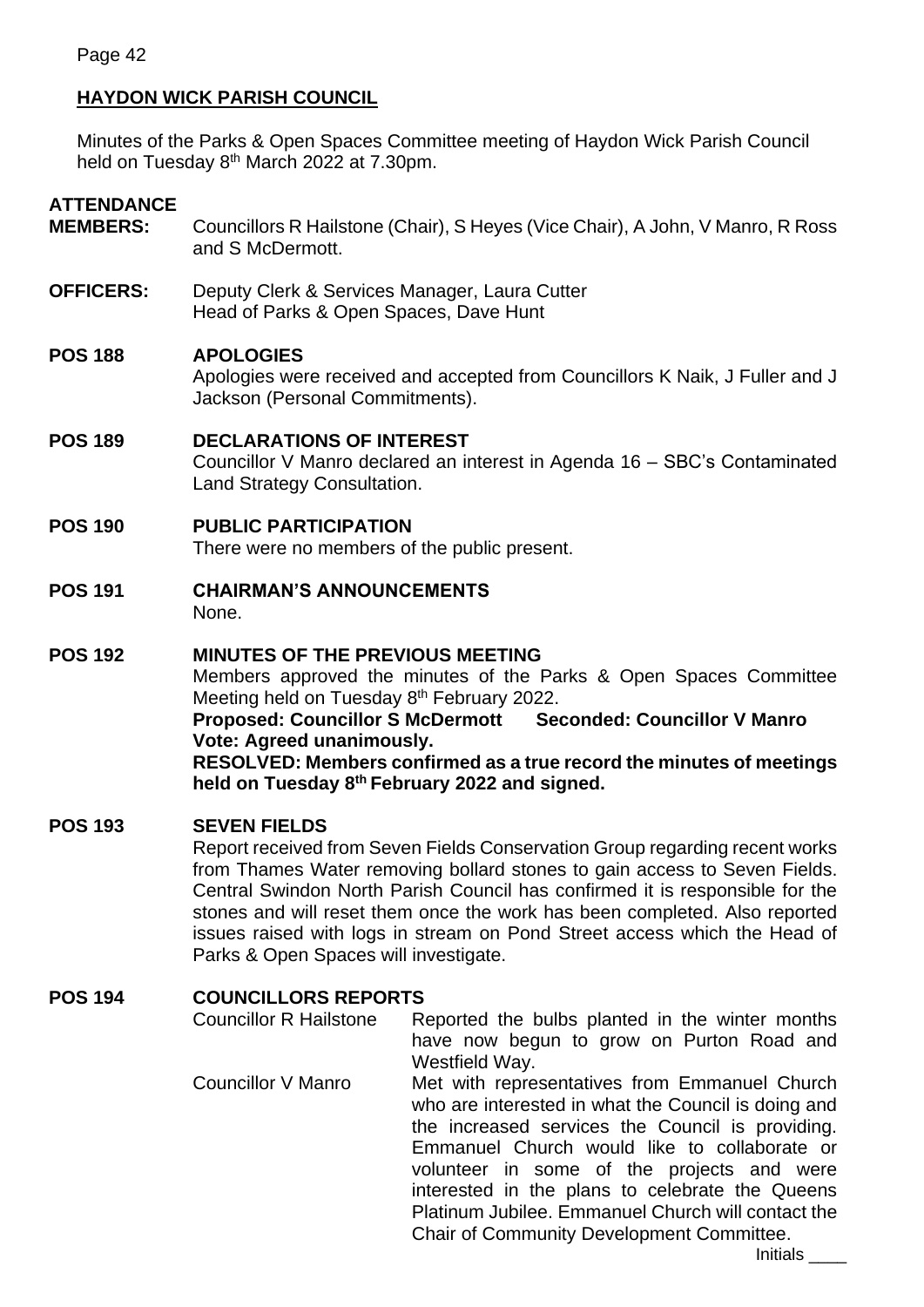| Councillor A John                       | Commented on th<br>acknowledged the |  |
|-----------------------------------------|-------------------------------------|--|
|                                         |                                     |  |
| Councillor S McDermott Provided details |                                     |  |
|                                         |                                     |  |

e overall tidiness of the parish and e bulbs beginning to bloom.

of a recent interaction with a resident at the Parish Council Offices regarding:

- Primrose Close footpath needing to be reinstated and maintenance of the bridge that runs over the brook
- Dog Fouling issues

Some items will be passed to Community Development Committee – such as fire work safety.

Councillor R Ross Nothing to report. Councillor S Heves Nothing to report.

# **POS 195 DEPUTY CLERK AND SERVICES MANAGER'S REPORT**

## Members received the report noted the contents.

**Footpath in between Morrisons and Haydon Court** – paving slabs lose causing a trip hazard. Administrator passed on to SBC Highways to investigate, but it was established that this was private land for Morrisons to deal with. As there was the potential for trip hazard the SBC Highways Officer went in to Morrisons to report this directly and have left for them to deal with.

**Happy to chat benches –** reports of antisocial behaviour during the day from the neighbouring property, North Swindon police copied into correspondence with photographic evidence to conduct additional patrols. Disappointing, and not how intended for the benches to be used. Head of POST to review options and report back – any suggestions for mitigating this, please email Dave.

**KGV Play Area** – rollers damaged on the back fence which acted as a security barrier. The rollers had been pulled down to head height and were unsafe for people entering the park through the gate, so they have been removed temporarily, the team is looking into options and the anti-vandal paint is still in use.

**Ukrainian Flag** – the Council will be flying the Ukrainian flag in solidarity with Ukraine. This was agreed with the Chairman under the Emergency Scheme of Delegation. A report will be taken retrospectively to Finance & Policy next week. **Covid-19 Test Collection Centre** – the Parish Council Office is a registered lateral flow test collection centre, as the tests are chargeable from  $1<sup>st</sup>$  April 2022, Swindon Borough Council will no longer be providing them. Once the supply of tests has gone, the Parish Council will be automatically removed from the Site Finder website after 31st March 2022.

# **POS 196 PARKS & PROJECTS**

Members discussed and noted the contents of the report. Brookfield Play Area Boat has been removed due to repeatedly being vandalised. Options for replacement being sought. External inspections carried out  $7<sup>th</sup>$  &  $8<sup>th</sup>$  March, a report of findings will be submitted to the Head of Parks & Open Spaces by the end of March and a Play Area Working Party has been agreed to discuss any issues arising. This will be reported back to a future Committee meeting.

# **POS 197 HAYDONLEIGH SKATE PARK**

Members noted the report and discussed the request from the Youth Development Co Ordinator to purchase a noticeboard to install at Haydonleigh Skate Park at a cost of £609 + VAT. Concerns that the noticeboard would be damaged. Also queries about the positioning of the noticeboard. Feedback previously given by skatepark users at the opening event was to create a messaging style board which could be tagged, include graffiti and a section for notices. The idea will need to be developed further and taken to Community Development Committee for discussion.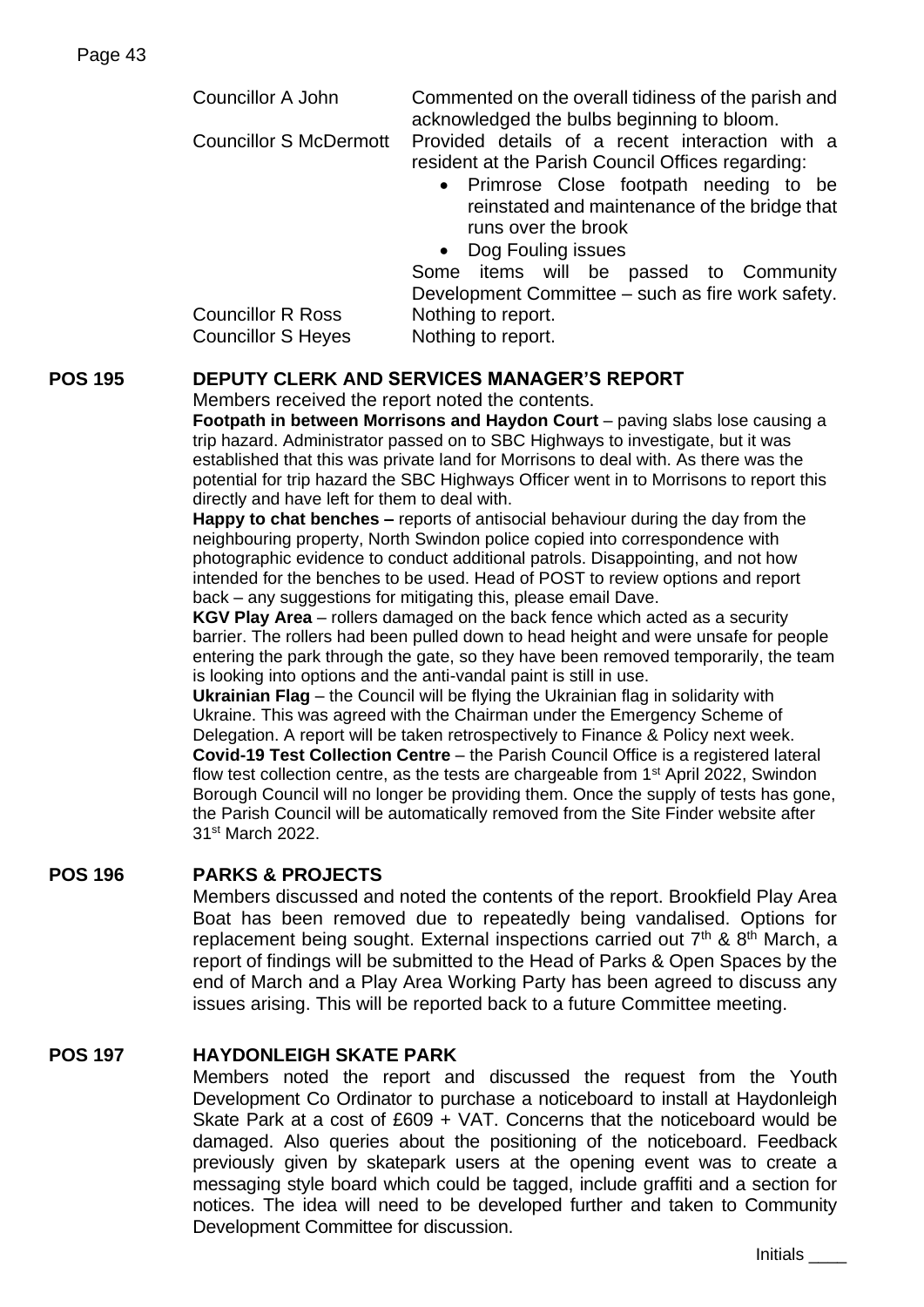## **POS 198 HEAD OF PARKS AND OPEN SPACES REPORT**

Members noted the Head of Parks & Open Spaces report, hot topics included:

- Daily work sheets statistics
- Update on winter projects
- A virtual play safety session for Parks & Projects team booked.
- Three contractors have been asked to quote for two external standard three pin charging points at the office. These will be used to charge the vehicles overnight.
- Interviews for two Parks & Open Spaces Operatives and a Street Sweeping Operative were carried out Monday 7<sup>th</sup> March 2022.
- Grass cutting plans and resourcing underway, hoping to start cutting mid-March (dependant on weather conditions) to make good progress. Grass Team will be responsible for its own back up until the new operatives start on 4<sup>th</sup> April 2022.

#### **POS 199 GREAT WESTERN COMMUNITY FOREST PROJECT (GWCP)**

Members discussed and noted the full contents of the report. There has been a delay in the project due to the repositioning of the tree planting area being further away from the water course, which required further assessments. The materials have been ordered and a small sample of whips have been delivered. The Administration Assistant has reached out to volunteers to see if there is interest in the event and the event details will be shared on social media this week. Dates for planting will be the 19th & 20th March and 26th & 27th March. Swindon & Cricklade Railway has allocated some car parking spaces and use of the facilities and café. Due to the location and limited car parking spaces, interest is being registered to control numbers. The Community Bus can be in use for Councillors, Staff and any members of the public who are unable to drive or walk to the site.

#### **POS 200 THE BIG COMMUNITY BULB PLANT**

Members noted the report from Councillor S McDermott on a bulb planting initiative for October 2022. The idea will be developed in finer detail closer to the time and will be an item to be discussed at Community Development Committee to help promote. A timeline has been created to keep the project on track and to engage local primary schools and youth community groups with as much notice as possible factoring in half terms and summer holidays. The Committee agreed in principle to the initiative and that it should be developed further ready for implementation late summer. Budget is already allocated to bulb planting in 2022-2023 so no costs were presented in the report.

#### **POS 201 LEISURE GARDEN UPDATE**

Members noted the report regarding the current waiting list and the plans for a youth & community plot at Ventnor Close. The proposal of site representatives has been deferred until the Annual Plot Holders meeting so that the plot holders can discuss this to see if it is something they wish to be implemented.

#### **POS 202 ARTICLES FOR HAYDON WICK "LIVING" MAGAZINE**

Councillor S McDermott requested that articles for Haydon Wick Living Magazine is discussed at the Committee monthly, so as Editor of the magazine, she can allocate sufficient pages. This will be a standing agenda item so that if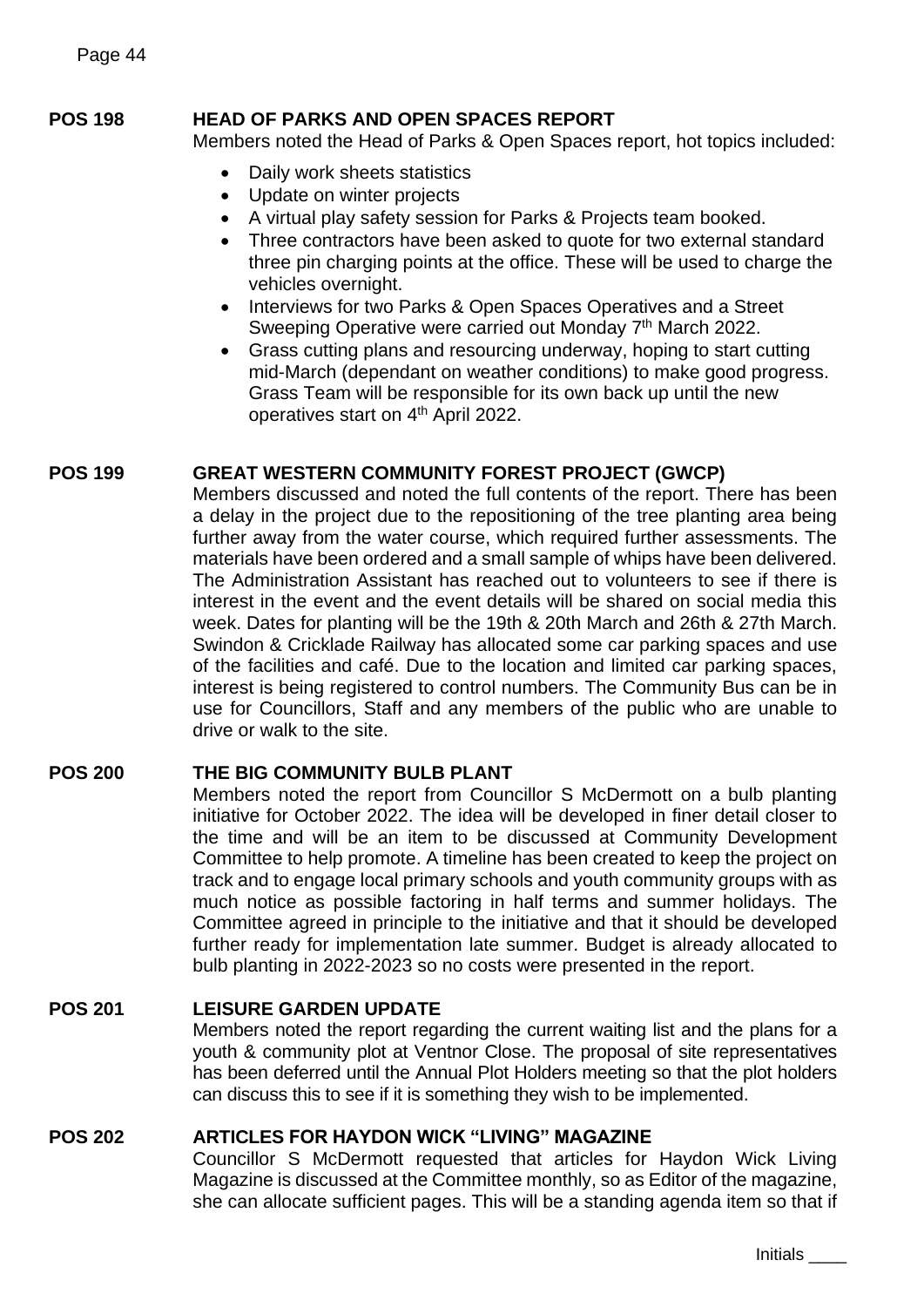more important time sensitive projects come in, the list can be adapted. Ideas included:

- **Chair of Parks & Open Spaces Committee Report**  (Author: Councillor R Hailstone)
- **Voyager Drive resurfacing and Gaynor Close opening**  (Author: Councillor S Heyes)
- **Trees for Climate**  (Author: Councillor V Manro)
- **Grounds Maintenance Facility**  (Author: Councillor S Heyes)
- **Parks & Open Spaces Operational Update** to include grass cutting machines, electric vehicles, and enhanced services (Author: Head of Parks & Open Spaces)
- **Community Bulb Planting**  to be deferred to Community Development Committee.

# **POS 203 SWINDON BOROUGH COUNCIL (SBC) CONTAMINATED LAND STRATEGY – CONSULTATION**

There were no comments to submit regarding this consultation. Members acknowledged that Haydon Meadow (SSSI) was mentioned and an interesting fact that arsenic in the soil is common within this area. Councillor R Hailstone advised of two areas locally with the potential of contaminated land which are Stone Crop Way open space and an open space area off Haydonleigh Drive, both are adjacent to water courses.

# **POS 204 OPERATIONAL BUDGET MONITORING**

Members discussed and noted the Parks & Open Spaces income and expenditure budget for Month 11.

# **POS 205 ITEMS FOR THE NEXT AGENDA**

To be sent to the Chief Officer in advance of the next meeting on  $12<sup>th</sup>$  April 2022.

#### **POS 206 EXCLUSION OF PUBLIC & PRESS**

**RESOLVED**: **To resolve in accordance with Standing Order 3 (d) that 'in view of the confidential nature of the business about to be transacted and in the public interest, that the press and public be temporarily excluded, and they be instructed to withdraw'. Reason: Contractual.**

# **POS 207 PARKS & OPEN SPACES GROUNDS MAINTENANCE FACILITY**

Councillor S Heyes gave a verbal update on the Grounds Maintenance Facility:

- The planning application has been resubmitted with the new location, due back in early April 2022. Public planning notices have been displayed at the site.
- Potential contractors advised that for site access when the facility is under construction, a clear pathway to site will be required which will result in the loss of two additional leisure garden plots.
- Bidders have until 31<sup>st</sup> March 2022 to submit a bid for this project.
- Head of POST is obtaining costs for the installation of three phase electric and gas to the site.